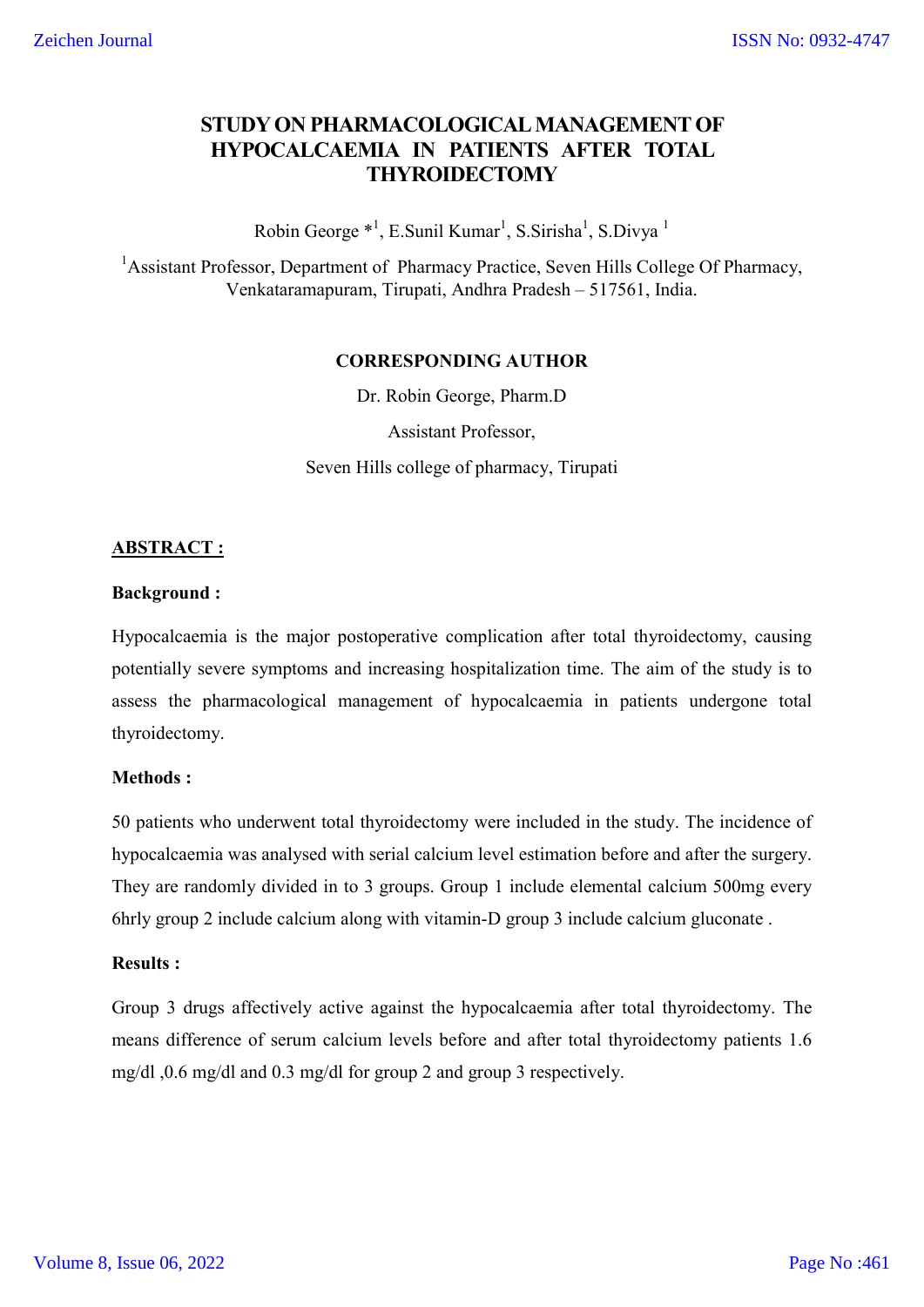#### **Conclusion :**

Our study suggest that group 3 drugs are more effective in treating hypocalcaemia condition after total thyroidectomy. So in severe hypocalcaemia condition group 3 drugs rapid rise in the serum calcium levels thus reduce the severe complication of hypocalcaemia .

#### **Keys words : Hypocalcaemia, total thyroidectomy ,calcitriol and calcium gluconate.**

#### **INTRODUCTION :**

Hypocalcaemia is the most common complication of total thyroidectomy , causing potentially severe symptoms and increasing hospitalization time.Hypocalcaemia is defined as the decrease in the serum calcium level(<8mg/dl).The primary cause of hypocalcaemia is secondary hypo-parathyroidism following damage or devascularisation one or more parathyroid glands during surgery. It may be transient hypocalcaemia and permanent hypocalcaemia. Most of the cases of hypocalcaemia are transient, it has been reported to occur more commonly after total thyroidectomy (1.6 %to 50%). Transient hypocalcaemia generally respondsfavourably to replacement therapy within a few days orweeks.Transienthypocalcaemia occur despite of careful preservation of the parathyroid and their bloodsupply due totemporary ischemia of parathyroid blood supply. Hypocalcaemia is considered permanent when it does not return to normal within 6 months.Permanent hypocalcaemia was reported rarely after total thyroidectomy (1.5% to 4%).<sup>(5)</sup>The risk factors for developing hypocalcaemia are hypoparathyroidism, graves disease, hashimotosthyroiditis, renaldysfunction, hypoalbuminemia andhypomagnesemia.Hypocalcaemia can be asymptomatic particularly if calcium levels are only slightly reduced or symptomatic with typical manifestations such as Chvostek's, trousseaus sign ,muscle spasms and paresthaesia. The clinical symptoms of transient hypocalcaemia are variable and include paresthaesia around lips and tips of fingers, carpodeal spasm, convulsions, cardiac arrhythmias and laryngospasm. The assesment of hypocalcaemia biochemically by serum calcium level and clinically by trousseau`s sign. Postoperatively transient hypocalcaemia was treated with oral calcium, vitamin D, calcitriol and i.v calcium gluconate. Calcium gluconate i.v will be given in titrable doses, Since it will cause adverse reactions, patient will be kept under monitoring for heart rate and base line ECG.  $4<sup>th</sup>$  or  $6<sup>th</sup>$  hourly calcium levels will be estimated depending upon need and patient symptoms.

Along with iv calcium supplementation oral Vitamin D3 60,000 IU given weekly once. <sup>(4)</sup> Calcium gluconate is available as 0.5g and 1.0g tablet, calcium gluconate injection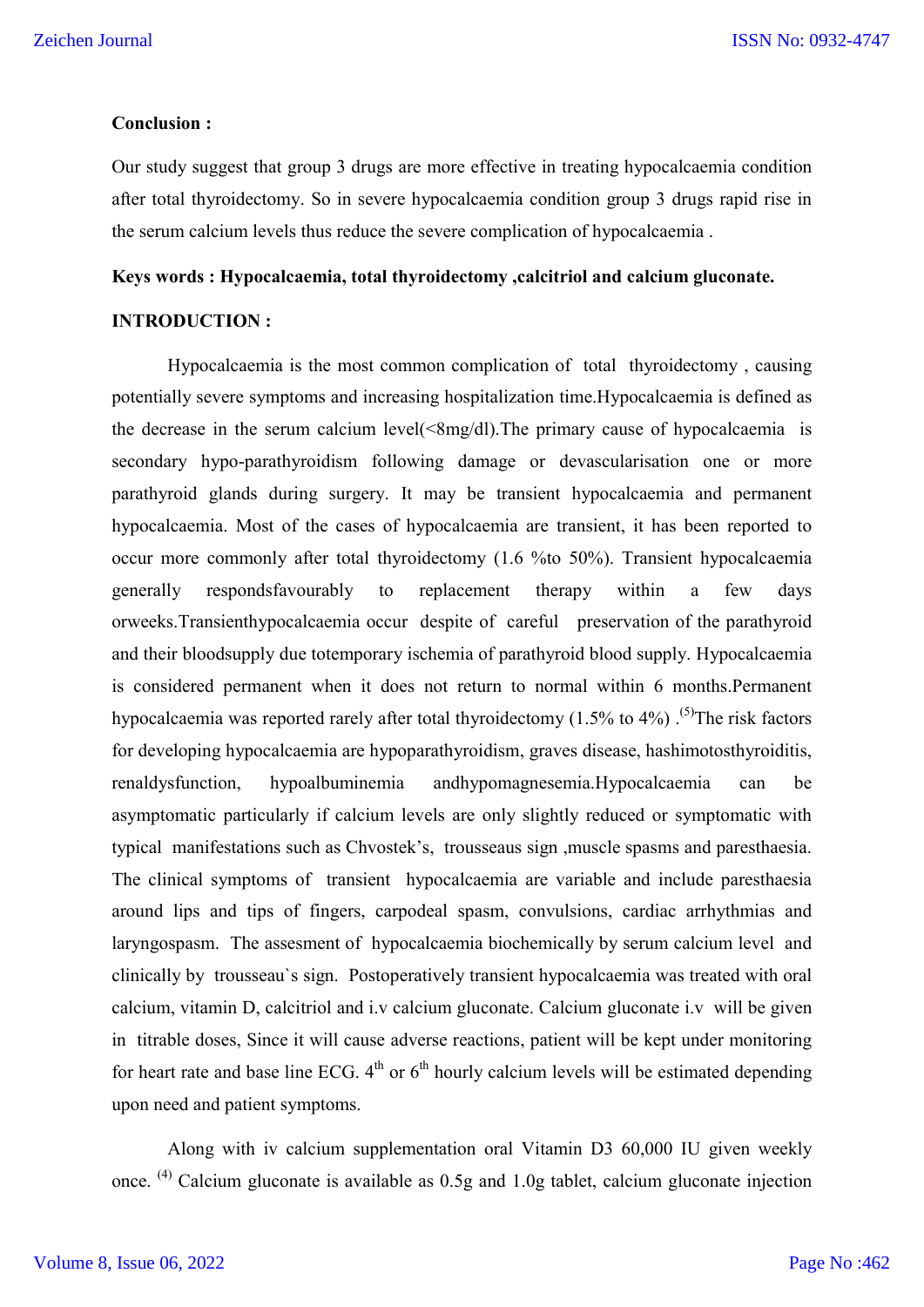contains 100mg calcium gluconate per ml which contains 9.3mg elemental calcium. This can be administer by bolus and continuous infusion. For bolus dilute the dose of calcium gluconate injection with 5% of dextrose or normal saline to a concentration of 10-50mg/ml and for calcium gluconate infusion dilute it to a concentration 5.8-10mg/ml. The most common adverse events are local soft tissue inflammation, necrosis, calcinosis cutis ,vasodilation, decreased blood pressure, bradycardia, constipation and cardiac arrest, dry mouth, increased thirst and urination.  $(5)$  to be conclude, this study aims to assess the pharmacological management of hypocalcaemia in patients undergone total thyroidectomy.

#### **MATERIALS AND METHODS**

#### **Study design and data collection:**

A detailed data collection form with a bilingual patient Informed Consent was prepared. Data collection was done based on the inclusion and exclusion criteria. The detailed purpose of the study and benefits are explained in the local language to the individual patients and care takers before obtaining the informed consent without any force or compulsion. All the patients with hypocalcaemia after total thyroidectomy had enrolled for the study. All the patients wereexamined and the demographic details, clinical features were documented and tabulated.Finally the calcium levels of all samples were categorized in to before and after treatment and were then used as a criteria to describe the effectiveness of the drugs taken in the study. All theclinical details and drug related details were subjected to statistical analyses.

#### **Study Materials:**

Informed consent form, patient data collection form and medication history are the essential aids used for the study.

#### **Study site:**

The study site selection was done based on the availability of resources like the specific departments and study subjects so this prospective observational study was conducted in the General surgery Department , Sri Venkateswara Institute Of Medical Sciences ,SPMC(W)-Tirupati, Andhra Pradesh.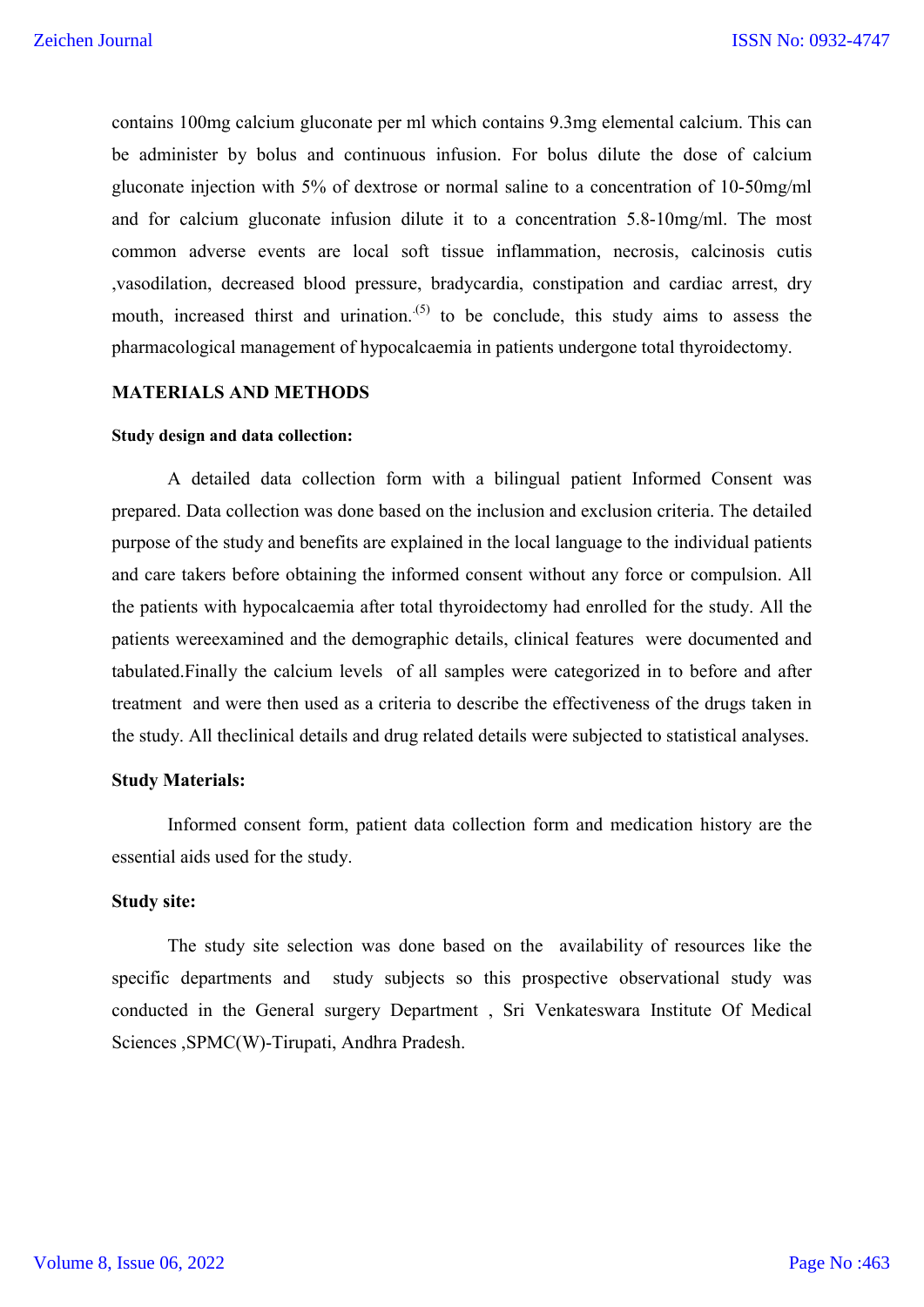## **Study population :**

A total of 50 patients with total thyroidectomy were enrolled in to the study from the General surgery department, SVIMS, SPMC (W) according to the inclusion and exclusion criteria.

#### **Study Design**:

This is a hospital based cross sectional prospective observational study.

#### **Study Criteria:**

#### **Inclusion Criteria:**

- Patients with hypocalcaemia undergone total thyroidectomy.
- Patients without taking pre- operative calcium supplementation.
- Patients with symptoms of hypocalcaemia after total thyroidectomy.

## **Exclusion Criteria:**

- Patients with abnormal renal function and diabetic nephropathy ,nephrotic syndrome with hypoalbuminemia.
- Patients undergoing hemithyroidectomy.
- Patients using calcium supplements before operation.
- Patients with cirrhotic liver with hypoalbuminemia and patients with hypomagnesemia.

## **RESULTS:**

Hypocalcaemia is the major postoperative complication of total thyroidectomy. In this study we found 35 out of50patients are suffered with hypocalcaemia (70%) after total thyroidectomy.According to our study females(32patients) are more prone to hypocalcaemia than males (3patients), this statement was supported by many articles. Hypocalcaemia is mainly two types symptomatic and asymptomatic, the symptomatic hypocalcaemia results in parathesia, tingling sensation and carpopedal spasm. Out of 35 hypocalcemic patients 12 members develop symptomatic hypocalcemic and 23 are non symptomatic hypocalcemic.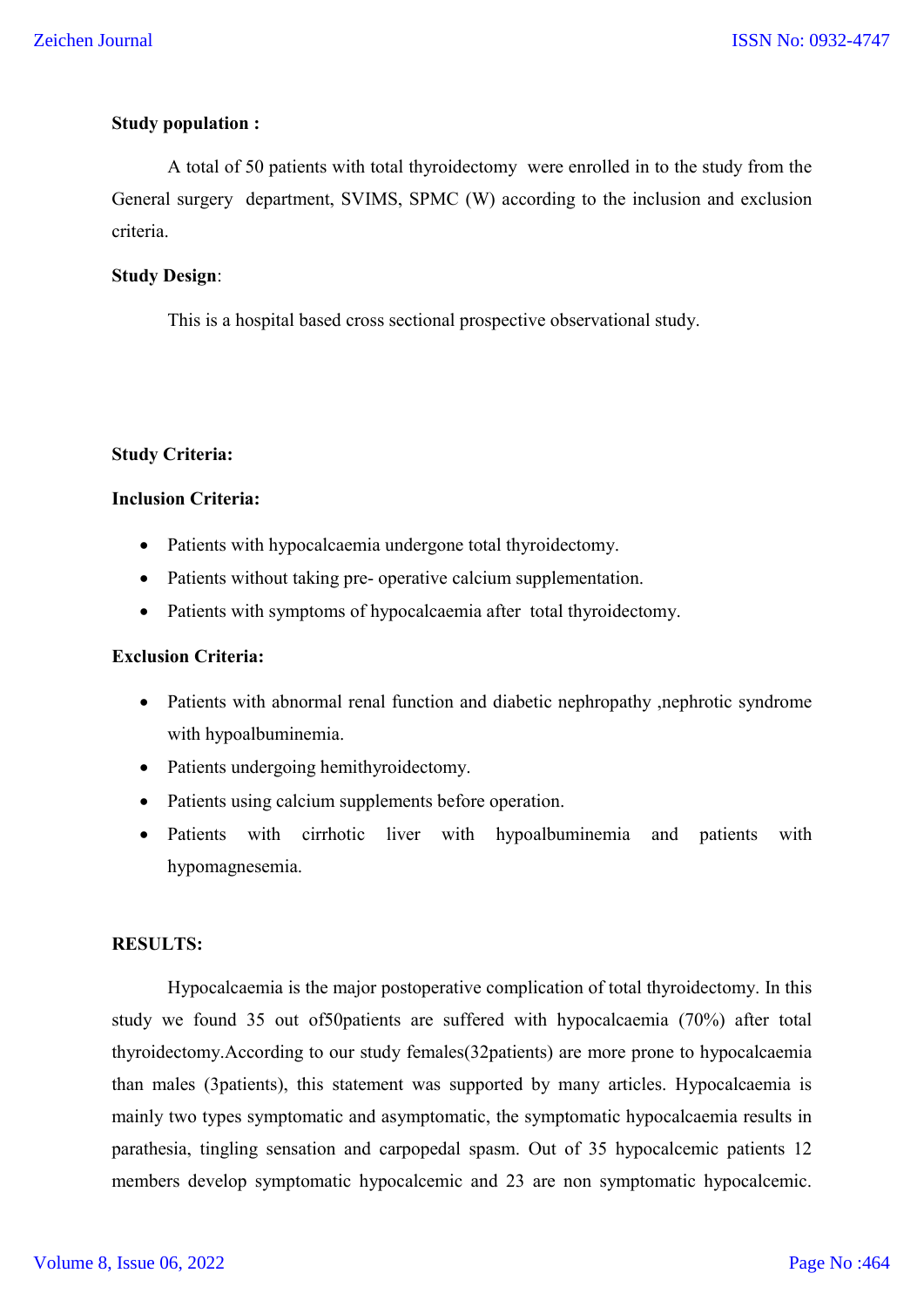The effectiveness of pharmacological agents can assessed by measuring the serum calcium levels. Cat1(elemental calcium)drugs are used prophylactic treatment for hypocalcaemia after total thyroidectomy.

Out of 50 patients 15 are non hypocalcemic after total thyroidectomy and those are levels. Cat1(elemental calcium)drugs are used prophylactic treatment for hypocalcaemia after<br>total thyroidectomy.<br>Out of 50 patients 15 are non hypocalcemic after total thyroidectomy and those are<br>treated with the cat-1 dr cat-2 drugs are used that include calcitriol and vitamin d3. 2 Severe hypocalcaemia can be treated with cat-3 drugs that includes calcium gluconate. The cat-3 drugs is more effective for the treatment of hypocalcaemia compared to cat-1 and cat-2 because the mean difference of serum calcium level increases to 1.6 mg/dl after treatment. Example 15SN No: (Seichen Journal 15SN No: 16SN No: 16SN No: 16.1993)<br>
16. The effectiveness of pharmacological agents can assessed by measuring the serum calcium<br>
16981 dyroidectomy.<br>
16. Out of 50 patients 15 are non hy

#### **1.Frequency of occurrence of hypocalcaemia : Frequency**

Hypocalcaemia is the most common complication of total thyroidectomy, causing potentially severe symptoms and increasing hospitalization time. The primary cause of hypocalcaemia is secondary hypo-parathyroidism following damage or devascularisation one or more parathyroid glands during surgery. In our study 70% of patients got hypocalcaemia after total thyroidectomy due to damage to thyroid glands during surgery.

 **Table1**: Frequency of occurrence of hypocalcaemia

| <b>Frequency of occurrence</b> | Percentage |
|--------------------------------|------------|
| Non-hypocalcaemia              | $30\%$     |
| Hypocalcaemia                  | 70%        |



 **Figure 1 :** Frequency of occurrence of hypocalcaemia

## **2. Gender distribution of hypocalcaemia :**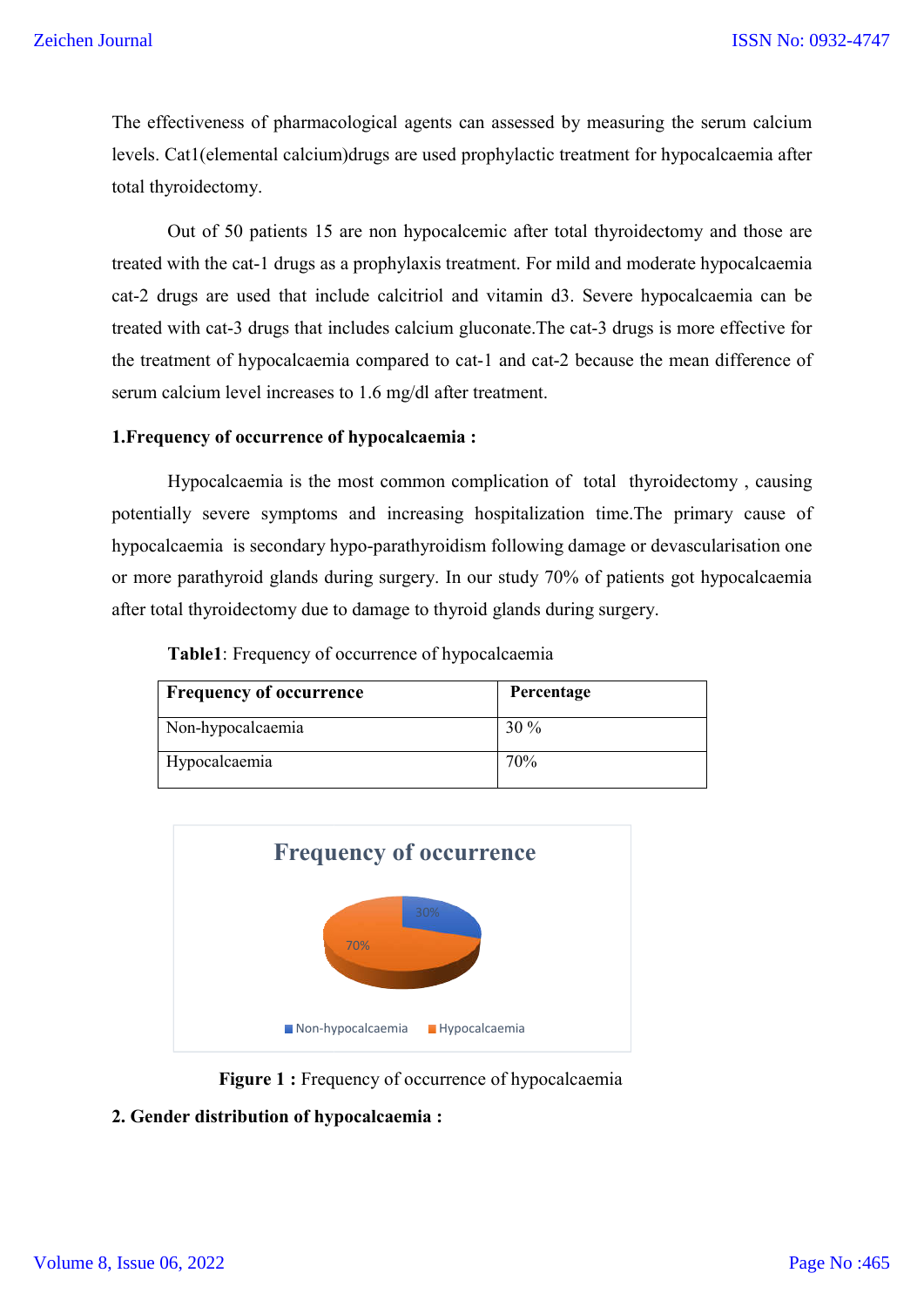Females are more prone to hypocalcaemia than males. So many articles supports that same statement. Our research also confirms the same as females are more prone to the hypocalcaemia than males. In our research out of 35 hypocalcaemia patients 3(8.5%) are male and 32(91.5%) are females. more prone to hypocalcaemia than males. So many articles supports that<br>ar research also confirms the same as females are more prone to the<br>males. In our research out of 35 hypocalcaemia patients  $3(8.5%)$  are male

| hypocalcaemia: | Gender distribution | of percentage |
|----------------|---------------------|---------------|
| Male           |                     | 8.5%          |
| Female         |                     | 91.5%         |

| <b>Table 2:</b> Gender distribution of hypocalcaemia |
|------------------------------------------------------|
|------------------------------------------------------|





# **3. Assessment of effectiveness of the Pharmacotherapy of hypocalcaemia in total thyroidectomy:**

The effectiveness pharmacological agents can be assessed after total thyroidectomy by measuring the serum calcium levels before treatment and after treatment with calcium The effectiveness pharmacological agents can be assessed after total thyroidectomy<br>by measuring the serum calcium levels before treatment and after treatment with calcium<br>supplements. By measuring the mean difference of ca effectiveness of pharmacological agents.

| Table 3: Improvementof Serum Calcium By Various Pharmacological Agents |  |  |
|------------------------------------------------------------------------|--|--|
|------------------------------------------------------------------------|--|--|

|            | ffectiveness of pharmacological agents. |      |                                                                        |
|------------|-----------------------------------------|------|------------------------------------------------------------------------|
|            |                                         |      | able 3: Improvement of Serum Calcium By Various Pharmacological Agents |
|            |                                         | Mean | Mean difference                                                        |
| $Cat-I$    | <b>Before</b>                           | 8.7  | 0.3                                                                    |
|            | After                                   | 9    |                                                                        |
| $Cat$ -II  | <b>Before</b>                           | 8.3  | 0.6                                                                    |
|            | After                                   | 8.9  |                                                                        |
| $Cat$ -III | Before                                  | 7.3  | 1.6                                                                    |
|            | After                                   | 8.9  |                                                                        |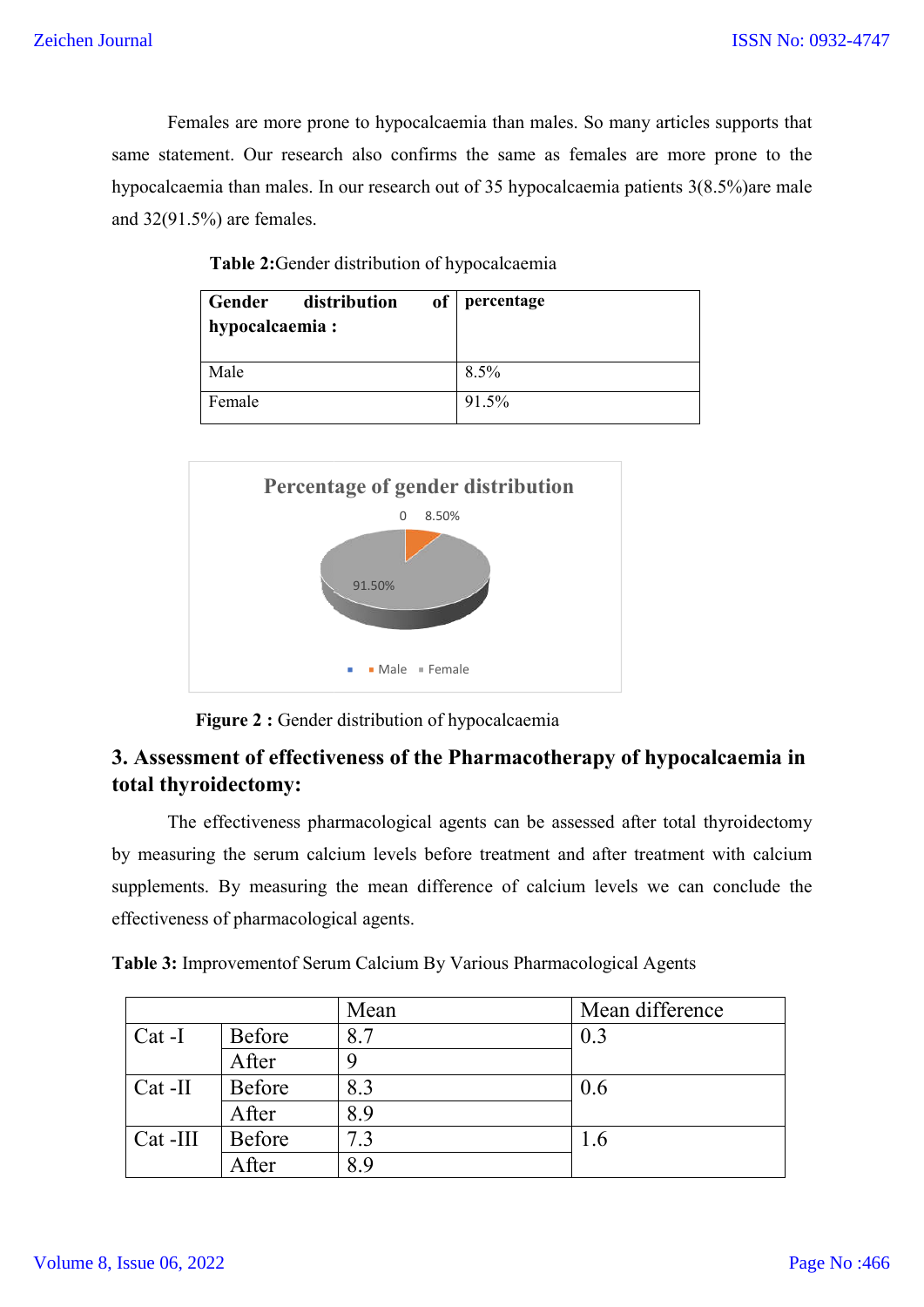



## **4. Stastical Analysis:**

Statistical evaluation of the change in serum Ca<sup>2+</sup>level has been done with the help of spss 18 version statistical fool .the main method to find out the t value and p value is paired sample test. The degree of freedom is 49 (50 -1) .the level of significant as taken as 0.05 %.

# **4.1 Paired Sample Statistics:**

|               | mean | <b>SD</b> | Mean<br>difference | confidence<br>interval |         | Degree of<br>freedom | p. value |
|---------------|------|-----------|--------------------|------------------------|---------|----------------------|----------|
| <b>BEFORE</b> | 8.1  | 0.0290    | 0.83               | 95%                    | 217.388 | 49                   | 0.000    |
| <b>AFTER</b>  | 8.93 | 0.03010   |                    |                        |         |                      |          |

**Table 4 :** Paired Sample Statistics

At 0.05% level of significance (confidence interval 95%) p value below 0.05 found for this study reflecting that the study is significant for two failed test. It implies that the use of pharmacological agents in management of hypocalcaemia is found effective.

# **5. Evaluation Of Risks Associated With Hypocalcaemia:**

The risk factors of hypocalcaemia are paraesthesia of upper limb and lower limb , tingling sensation around the mouth, spontaneous tetany and carpopedal spasms .This is due to the condition of hypocalcaemia .In this study we observed 12 patients with these risk factors ,out of 12 patients 5 patients with tetany and 6 patients are with paraesthesia and one member with tingling sensation around the mouth .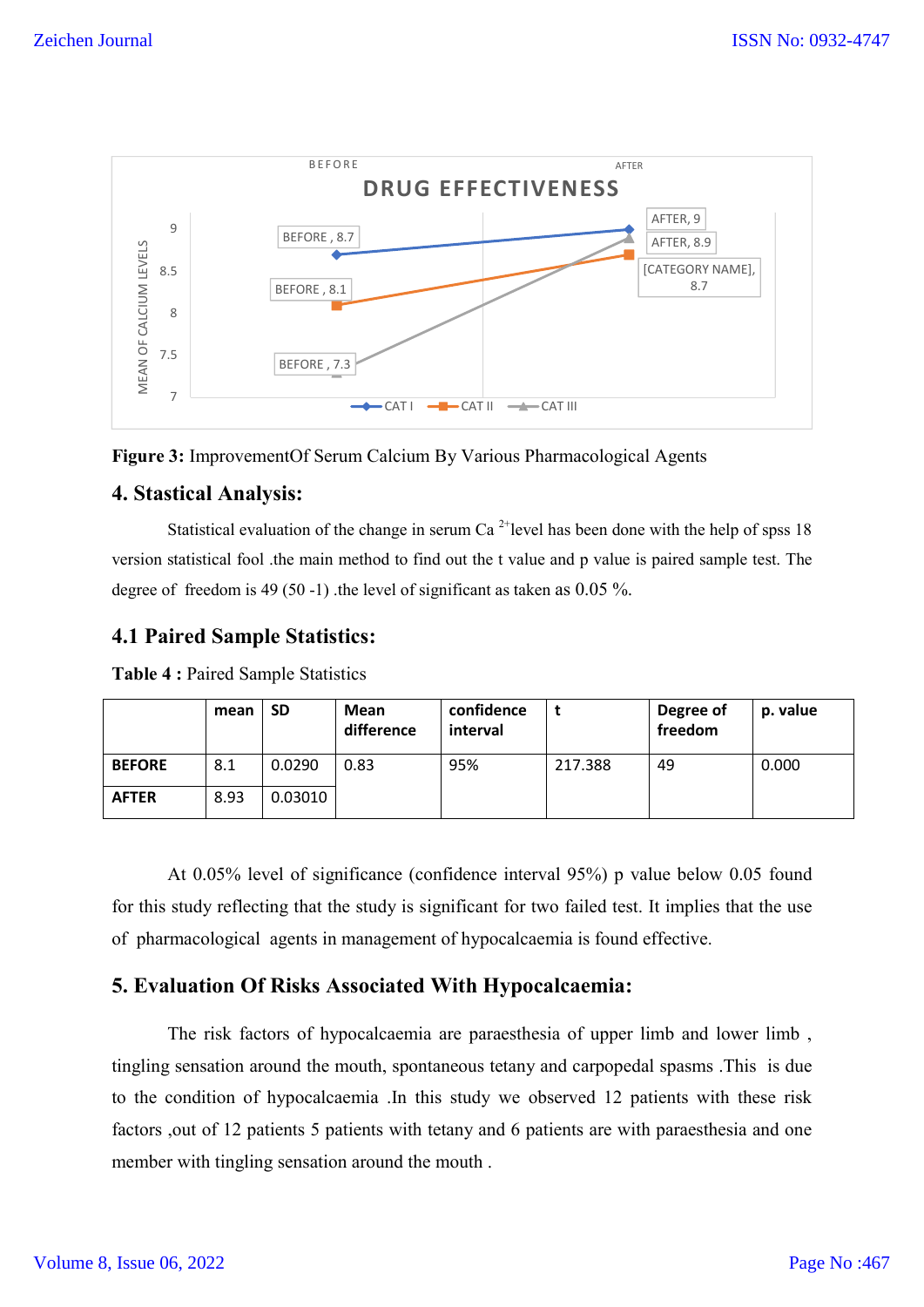| Tetany                |  |  |
|-----------------------|--|--|
| Paraesthesia          |  |  |
| Tingling<br>sensation |  |  |

 **Table 5.**Evaluation Of Risks Associated With Hypocalcaemia



**Figure 5**: Evaluation Of Risks Associated With Hypocalcaemia

#### **6. Assessment Of ADRs Associated With Calcium Gluconate :**

Calcium gluconate iv is indicated for patients for the treatment of acute symptomatic hypocalcaemia. Calcium gluconate is a form of calcium combined with glucoronic acid .The following ADRs with the use of calcium gluconate are arrhythmias , end organ damage, tissue necrosis, hypotension bradycardia and cardiac arrest. In our study we did not found any adverse events because of proper administration of the drug with titrable doses and regular patient monitoring under the guidance of the physicians and 24 hourly care taking nurse. gluconate iv is indicated for patients for the treatment of acute symptomatic<br>Calcium gluconate is a form of calcium combined with glucoronic acid. The<br>is with the use of calcium gluconate are arrhythmias ,end organ damage

## **DISCUSSION**

Hypocalcaemia is one of the major post-operative complications followed by total thyroidectomy which can increase the duration of the hospital stay and escalates financial burden for the patient, warranting, readmission and more number of hospital visits.

Many literatures and surveys concluded that females are more prevalent in thyroid disorders than males. A study conducted by Arumugam, et.al titled hypocalcaemia after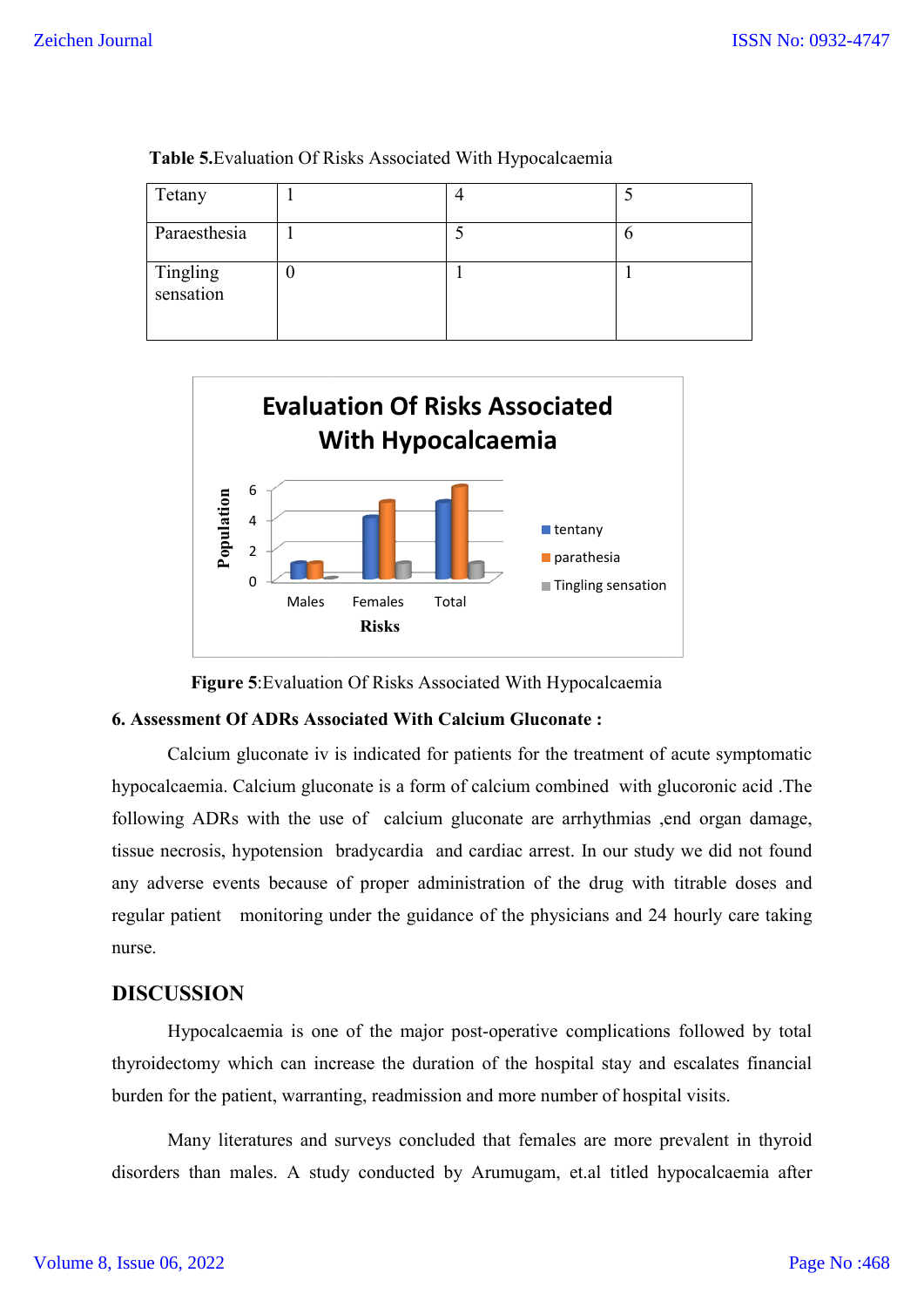thyroidectomy explains that females are with 92% and males are with 8% calcium level abnormalities. Our study population also reflected the same that prevalence of thyroid abnormalities is more in females (84%) than in males (16%).The sex ratio between males and females are 1:5.25 and that females are 5 times are more prone to the thyroid disorders .

We understood that age is also one of the important risk factor for getting thyroid problems. A study conducted by viswanathan ,et.al named post- operative hypocalcaemia after thyroidectomy explained that patients above 40 years are more prone to thyroid problems (56%).In our study we observed that 27 members in between 31-50 years of age ,15 members in 51-65 years and 8 members in 18-30 years of age are with thyroid disorders .By using this data ,so that we conclude that age group between 31-50 years are more favour to thyroid disorders and in this 27 members females are 20 members and7 members are males .

The reasons for the risk of hypocalcaemia after total thyroidectomy are revascularization of the parathyroid glands, recurrent laryngeal nerve injury, ageing and hemorrhage. Studies reported that 0.5% to 75 % patients are developing with hypocalcaemia after total thyroidectomy. In our prospective study of 50 patients the result demonstrates that 70 % (35) of the subjects are experienced hypocalcaemia after total thyroidectomy. Kasev jagadesan et.al conducted a study entitled incidence of hypocalcaemia in 30 patients after total thyroidectomy and the observed result was 6.66%.The hypocalcaemia may be symptomatic and asymptomatic, the symptomatic hypocalcaemia includes paresthesia, spontaneous tetany, tingling sensation around the mouth and carpodeal spasm .Our subjects experienced that 12 were with symptomatic hypocalcaemia and other 38 were with asymptomatic hypocalcaemia. EL-Shinawi et.al conducted a study entitled oral calcium and vitamin D supplementation after total thyroidectomy has observed 8 of their patients are exhibited with symptomatic hypocalcaemia out of the 50 patients.

The initial features of perioral numbness and tingling sensation of fingers which often go unnoticed can prove fatal due to cardiac arrest, if prompt action is not taken at appropriate moment. Benign diseases show less incidence of post-thyroidectomy hypocalcaemia than malignant diseases. The incidence of post-thyroidectomy hypocalcaemia is more in toxic thyroid disorders than in non-toxic thyroid disorders.

Parathyroid glands reduce parathyroid hormone which is intimately involved in the regulation of serum calcium. PTH increases serum calcium levels by causing bone resorption,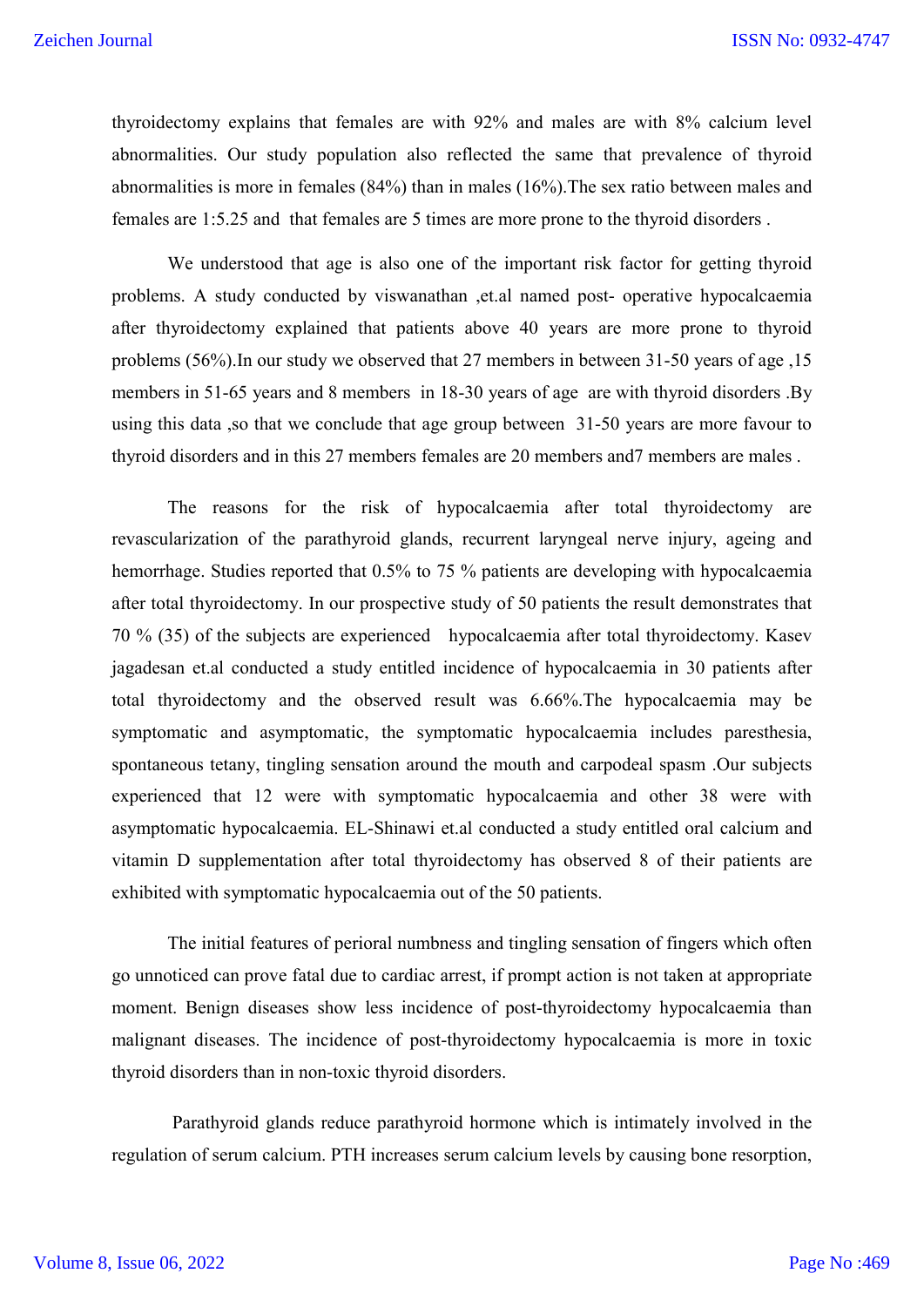increasing renal absorption of calcium and stimulating the synthesis of biologically active form of vitamin D in kidneys.

The most dramatic effect of vitamin D is to facilitate intestinal absorption of calcium even in healthy individuals with no apparent vitamin D deficiency. Some authors suggested the use of routine prophylactic vitamin D or calcium as an alternative strategy to decrease the rate of hypocalcaemia based on the principle that offering prophylaxis to all patients will help alla susceptible patients even those that are not detected by serum tests.

The dosages and durations of calcium and vitamin D given to our patients were within standard pharmacological limits. Hypercalcaemia, hypercalciuria or other side effects were not observed. In the absence of vitamin D dietary calcium is not observed at all efficiently. The vitamin D hormone stimulates the synthesis of epithelial calcium channels and plasma membrane calcium pumps and induces the formation of calbindins. It is an intracellular protein that ferries calcium across the intestinal epithelial cell. Thus vitamin D increase the overall rate of transcytosolic diffusion of calcium.

Inadequate production of PTH leads to hypocalcaemia due to inadequate production of active form of vitamin D. Serum calcium levels begin to recover in parallel with the increase of PTH levels. Calcium and vitamin D supplements will effectively reduces the incidence and progression of hypocalcaemia. Calcitonin is produced by the thyroid and inhibits bone breakdown while stimulating renal excretion of calcium.

The effectiveness of pharmacological agents for the management of hypocalcaemia after total thyroidectomy is assessed by calculating the mean difference of measured serum calcium levels before and after calcium supplementation. Since the sample size is very less, the statistical results were not found significant, even the mean difference of Serum calcium level was found (0.3) for elemental calcium, (0.6) and (1.6) for calcium vitamin D and calcium gluconate respectively shows the effectiveness of various pharmacological agents .

The clinical risk associated with symptomatic hypocalcaemia are paraesthesia of upper limb and lower limb , tingling sensation around the mouth , spontaneous tetany and carpopedal spasms. The frequency of occurrence of the above risks in our study are tetany (5), paraesthesia (6) and tingling sensation around the mouth(1).